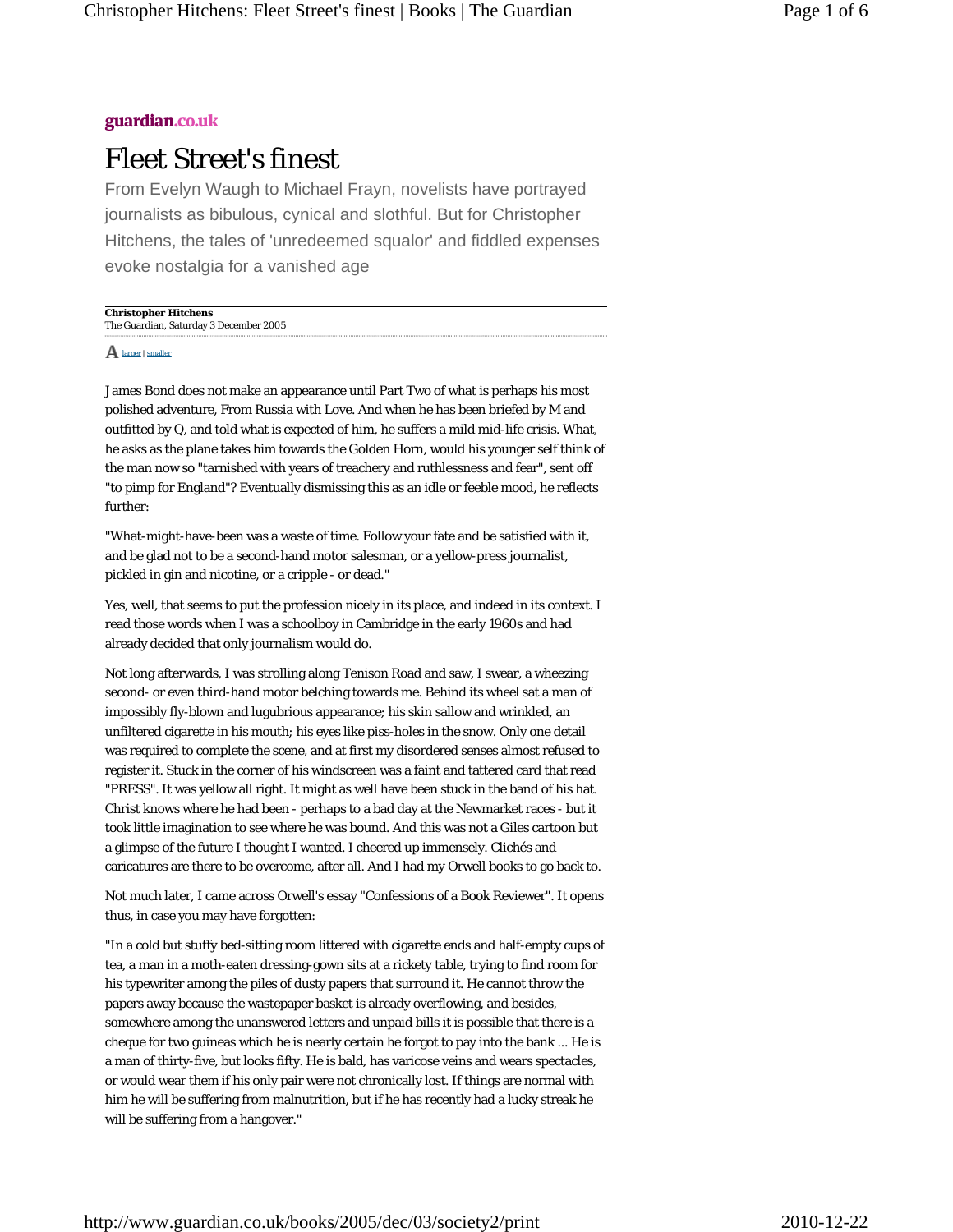Orwell of course could be discouragingly pessimistic at times. But for light relief there was always Evelyn Waugh, who in his Decline and Fall had taught me that even original sin could have its lighter side. What could be funnier than the school sports-day at Dr Fagan's awful Molesworth-like establishment at Llanabba? The arrangements are being made:

"Admirable! And then there is the Press. We must ring up the Flint and Denbigh Herald and get them to send a photographer. That means whisky. Will you see to that, Philbrick? I remember at one of our sports I omitted to offer whisky to the Press, and the result was a most unfortunate photograph.

"Boys do get into such indelicate positions during the obstacle race, don't they?"

A picture appeared to be emerging here. In the opening pages of Scoop, as William Boot is still in the train from Somerset to London and as yet has no idea what awaits him at the offices of the Daily Beast, he recalls that:

"He had once seen in Taunton a barely intelligible film about newspaper life in New York where neurotic men in shirt-sleeves and eye-shades had rushed from telephone to tape-machines, insulting and betraying one another in circumstances of unredeemed squalor."

Could this squalor ever be redeemed? Perhaps not by one of my other favourite standbys, Graham Greene, who sent Hale of the Daily Messenger down to Brighton for the day, there to pass his time in hucksterism and fatuity, "drinking gins and tonics wherever his programme allowed":

"For he had to stick closely to a programme: from ten till eleven Queen's Road and Castle Square, from eleven till twelve the Aquarium and Palace Pier, twelve till one the front between the Old Ship and West Pier, back for lunch between one and two in any restaurant he chose round the Castle square, and after that he had to make his way all down the parade to the West pier and then to the station by the Hove streets. These were the limits of his absurd and well-advertised sentry-go."

(And so much of journalism is the "sentry go": the stake-out, the hand-out, the lobby correspondents attending on their "source" who knows as well as they do when the deadline is coming. Hale and the Daily Messenger are doomed to miss the only real story of the day, which is Hale murdered in broad daylight by having a stick of hard rock jammed down his throat: an apposite revenge upon the idle and the spoon-fed.)

Enough, perhaps, of the Catholic school of fiction. I graduated to the cool and elegant universe of Anthony Powell, in whose world the influence of the newspapers is relatively minimal. In fact, as it now seems to me, the absence of this influence is a limitation on his claim to have been describing English social reality. Surely Sir Magnus Donners, that tycoon of 1930s tycoons, should have been the ambitious and manipulative proprietor of at least one Fleet Street title? When Powell gets round to it, though, as he does in the 10th of his 12-novel cycle, he does not stint. Here is the port-soaked "Books" Bagshaw, in Books Do Furnish a Room:

"He possessed that opportune facility for turning out several thousand words on any subject whatever at the shortest possible notice: politics: sport: books: finance: science: art: fashion - as he himself said, "War, Famine, Pestilence or Death on a Pale Horse". All were equal when it came to Bagshaw's typewriter. He would take on anything, and - to be fair - what he produced, even off the cuff, was no worse than what was to be read most of the time. You never wondered how on earth the stuff had ever managed to be printed."

Bagshaw's gift for non-specialisation is further emphasised a little later on, when he hears a saloon-bar criticism of the Woman's Page from an irate X Trapnel: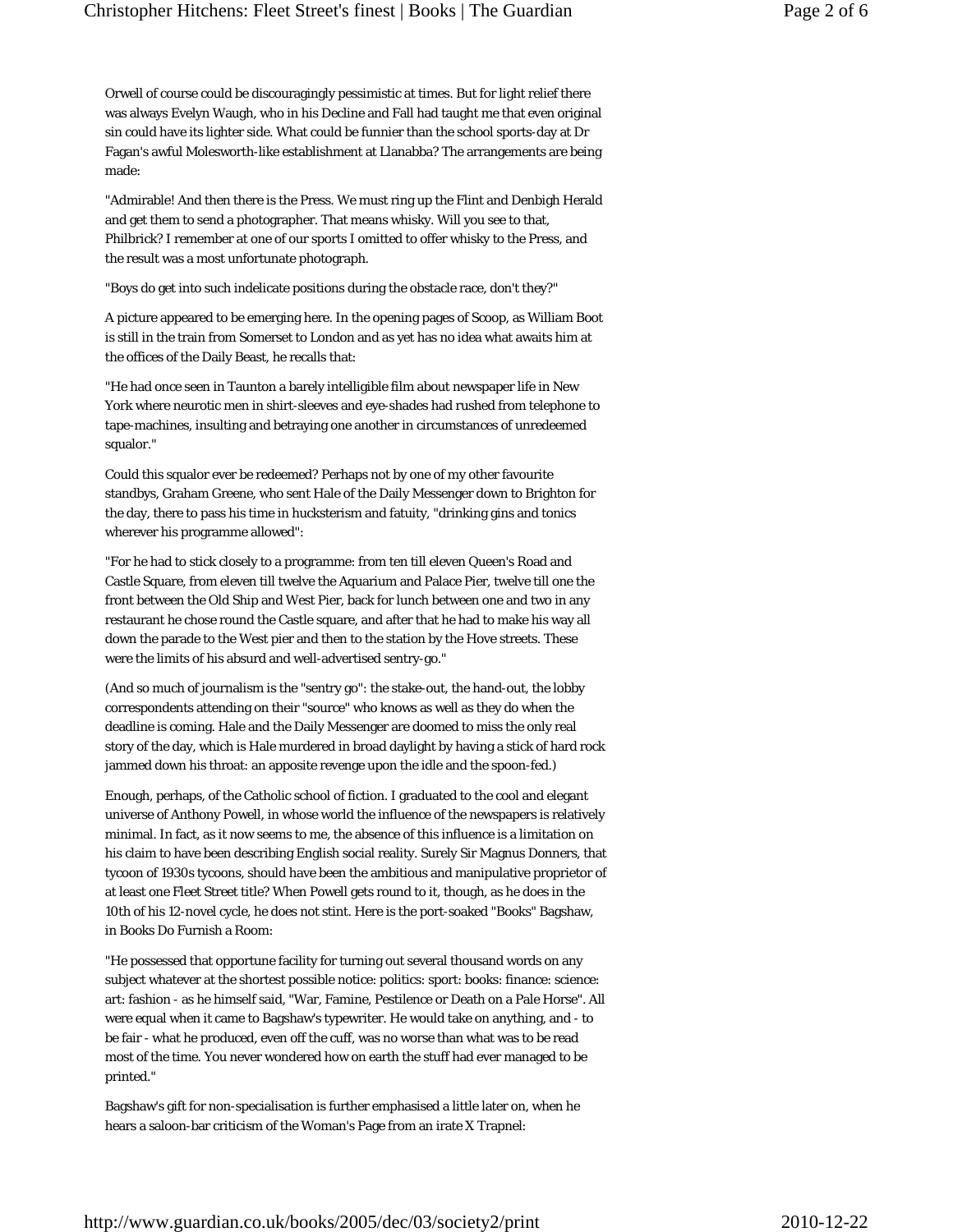"Don't breathe a word against the Woman's Page, Trappy. Many a time I've proffered advice on it myself under a female pseudonym."

And this only sent me back to Evelyn Waugh and The Loved One, in which the repulsive Jake Slump, wreathed in the fumes of a bar-fly and chain-smoker, is a veteran of the agony advice column "Aunt Lydia's Post Bag".

A few themes seem to be emerging from the way in which our novelists have treated our journalists: copious gin (or whisky, or port, or what you will), mediocrity, cynicism, sloth, and meanness of spirit. This is to say nothing of the greatest of all les déformations professionelles: shameless and indeed boastful fabrication. And I entirely forgot to mention the fiddling of expenses. All professions are deformed by this, of course, but only journalism has made a code out of it:

"Mr Salter saw he was not making his point clear. "Take a single example," he said. "Supposing you want to have dinner. Well, you go to a restaurant and do yourself proud, best of everything. Bill perhaps may be two pounds. Well, you put down five pounds for entertainment on your expenses. You've had a slap-up dinner, you're three pounds to the good, and everyone is satisfied."

(Evelyn Waugh: Scoop).

"Various members of the staff emerged from Hand and Ball Passage during the last dark hour of the morning, walked with an air of sober responsibility towards the main entrance, greeted the commissionaire and vanished upstairs in the lift to telephone their friends and draw their expenses before going out again to have lunch."

(Michael Frayn: Towards the End of the Morning).

An absolutely brilliant dead-pan account of the expenses racket is also given in Philip Norman's marvellous novel of the Sunday Times in the late 60s: Everyone's Gone to the Moon. This is the only rival to Frayn since Waugh.

Frayn's Towards the End of the Morning, first published in 1967, used to have the status of a cult book among the hacks (as we all agree to call ourselves). It does have more or less everything: the white-haired and burned-out old soak who can only reminisce about forgotten, bibulous trips with forgotten, bibulous stars of old Fleet Street: the bullying, self-loathing pictures editor who insists on how self-made he is; the dreamy assistant scribe who only wants to write book reviews for the New Statesman on the side (that dates it a bit: in those days the NS had a literary editor and was literate); the neurotic deputy editor who can't keep up the supply of pre-digested columns entitled "In Years Gone By", or hold his rural clergymen contributors to their deadlines. (In the latter respect, there is something of a lift from William Boot's "Lush Places" countryman column in Scoop.)

There was always, also, an interest in guessing whether Frayn had "set" it all at either the Observer or the Guardian, which in those days were separate institutions. (Malcolm Muggeridge's journalism novel Picture Palace had been too transparent in this regard, enraging his employers, the then-Manchester Guardian management, who obtained an injunction preventing its publication.) In the introduction to the new edition, Frayn says that it was a touch of both. The paper is never given a name, but it's in any case obviously not the Observer because it comes out every day. A possible clue, for addicts and cognoscenti, is contained on the very cover of the new edition which drops an entire word out of the title of the novel, and rather metaphysically offers it as Towards the End of Morning. The Guardian is no longer so celebrated for its misprints but there will always be those of us who are nostalgic for the days when it was, and when the opera critic Phillip Hope Wallace, for example, could wake up to find that he had reviewed last night's Covent Garden performance of Doris Godunov.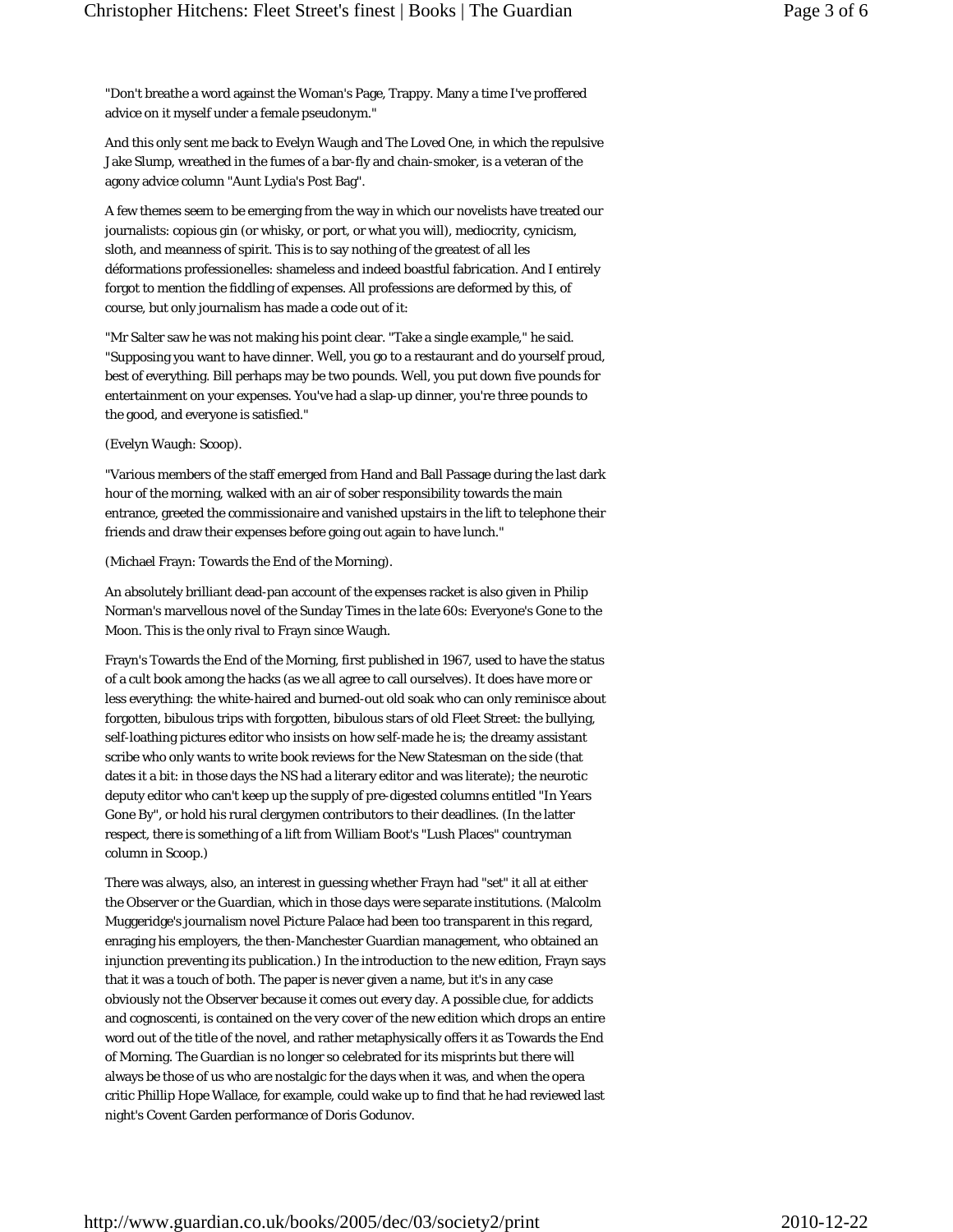Admirers of Frayn's second novel are sneered at by those of us who are in the know, and who appreciate that it is his first novel about journalism that really demonstrates his genius. In The Tin Men, published in 1965, there are some boozers and louts and misfits, to be sure. But the brilliance of the thing lay in its attempt to reduce the business of hackery to an exact formula. At a demented research institute named for William Morris, eager eyes gaze at a computer that can handle UHL, or "Unit Headline Language". A survey is conducted, in which people are shown the random headlines:

#### ROW HOPE MOVE FLOP

#### LEAK DASH SHOCK

### HATE BAN BID PROBE

A total of 86.4 % of those responding say that they understand the headlines, though of this total a depressing number cannot quite say why. Thus the search must go on. Would people like to read about air-crashes with children's toys in the wreckage, or without children's toys in the wreckage? In the case of a murder of a woman, should the victim be naked or partially clad? Frayn re-summons the tones of old Fleet Street into this laboratory of shame, when the questing researcher Goldwasser is brusquely accosted by his vile assistant Nobbs: " 'Do you prefer a female corpse to be naked, or to be clad in underclothes?' he repeated to Goldwasser. 'That's what I call a good question, mate. That's what I call a good question.' "

How shall we know the cultural mayhem wrought by thinking in headlines? Philip Roth's Portnoy does it all the time, as he guiltily imagines how his foulness would be rendered on the front page. When a Wasp girl will not administer him a blow-job for fear of suffocation, for example: JEW SMOTHERS DEB WITH COCK: Vassar Grad Georgetown Strangulation Victim; Mocky Lawyer Held.

The habit breaks out fairly mildly in Scoop, where all the genius goes into the reporter's cables that are now a thing of the past ("LOVELY SPRING WEATHER BUBONIC PLAGUE RAGING"). In Decline and Fall, a lazy journalist comes to interview the mad architect Dr Silenus at Margot Beste-Chetwynde's country home, and "happily" visualises as he talks: "Peer's Sister-in-Law Mansion Builder On Future of Architecture." In Brideshead Revisited, for that matter, debutantes shriek at the headline "Marquis's Son Unused to Wine."

In one movie version of Hecht and MacArthur's The Front Page, Walther Matthau sees the condemned man's distraught girlfriend launch herself from a window and barely breaks off to mutter: "Shady Lady Leaps for Love," thus anticipating the New York Post's "Headless Body in Topless Bar" by some two decades. But in Frayn's Tin Men the examples are barely even satirical, or self-satirising. "Child Told Dress Unsuitable By Teacher"; "Paralysed Girl Determined to Dance Again". And since the demure days in which he was originally writing, further defences against satire have been erected at the lower end of the business. (Just try adding "bonk" to the list of four-letter headline words listed earlier, and begin your computer simulation.)

Martin Amis's Yellow Dog does its level best at parody (as can be proven by the mild name of his fictional rag, the Morning Lark, which is far less grotesque than the Daily Beast or Daily Brute and could very easily be imagined on a newsstand right now). And yellow is the light in the newsroom, and in the eyes of the hacks, and in so many of the bodily-fluids that they tirelessly seek to make their readers emit. The new modern skill is that of wildly overdone photocaption-writing, where no groan-making multipleentendre is off-limits, and again I wasn't absolutely sure that part of the yellowing Clint Smoker's effort, about royalty in a Chinese restaurant, couldn't have been at least partly stolen: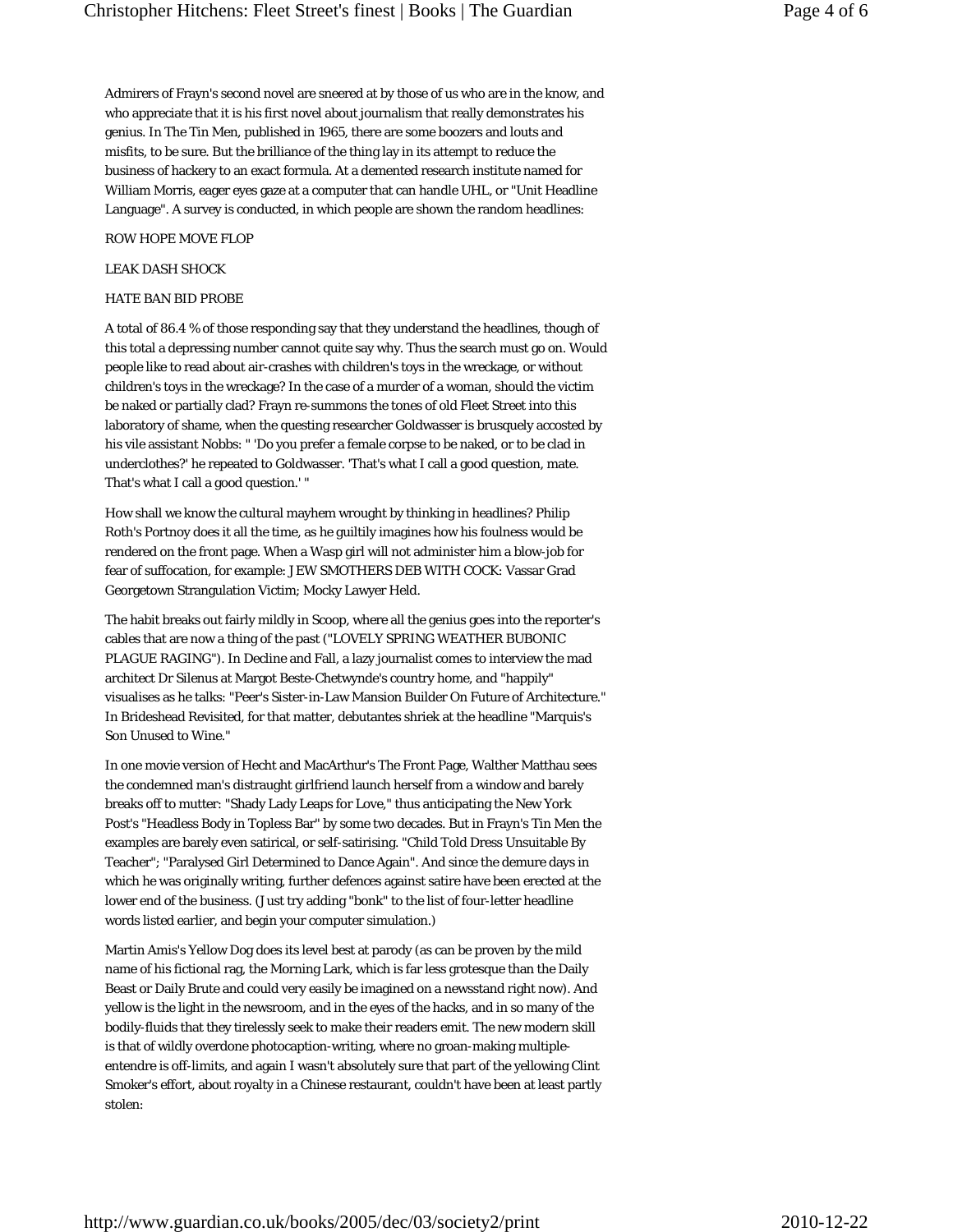"But sweet turned to sour when photographers had the sauce to storm their private room. Wan tun a bit of privacy, the couple fled with the lads in hot pursuit - we'll cashew!"

("That bit was good," said a hard-bitten old Fleet-Streeter of my acquaintance, "but the bit about how we discuss the readers at editorial meetings was bloody uncanny.") In Kingsley Amis's Girl, 20, which is the second funniest of his novels and the only one I can call to mind that features journalism - though I suppose Jim Dixon in a low moment does briefly impersonate a newspaper reporter on the telephone - the description of the editor Harold Meers is so thoroughly and worryingly accurate that I have met people who are certain that they must know who the bastard was. (" 'It's the way he keeps thinking up new ways of being a shit that you can't help taking your hat off to him for,' said Coates." Albert Coates, incidentally, exactly resembles Jake Slump in the tartarean depths of his smoker's cough - "Coates drew at his cigarette and coughed terribly. He seemed unaware of any link between these two actions" - while the hero of Girl, 20 joins Slump, Boot, and the awful Reg Mounce of Towards the End of the Morning, in the notorious newspaper-industry bind of the hack who has been fired without knowing it.)

The Amises are the only ones of the authors I have mentioned who didn't serve time on a national newspaper. Fleming was a foreign editor for Kemsley when that family owned the Sunday Times, Waugh was a correspondent and Greene had been a subeditor as well. Powell toiled at the Daily Telegraph, and Frayn we all know about. They mostly did quite well out of it. Orwell never had a steady job, but he haunted Fleet Street in search of work and knew the argot. Yet they all unite in employing the figure of the journalist, or the setting of a newspaper, as the very pattern and mould of every type of squalor and venality.

The sole exception I can call to mind is PG Wodehouse, who started out as a penny-aliner on the Globe and seems to have found journalism to be innocent fun. Bertie Wooster never misses a chance to mention his article on "What The Well-Dressed Man Is Wearing", which appeared in his Aunt Dahlia's own magazine Milady's Boudoir, and to which he deprecatingly refers as "my 'piece', as we journalists call it". Psmith, in Psmith Journalist, takes over a small magazine of domesticity in New York, named Cosy Moments, and transforms it briefly into a campaigning, reforming and crime-fighting organ. His slogan when confronted by those who would intimidate him is: "Cosy Moments cannot be muzzled." This motto has been inscribed on the wall above my keyboard for many years.

Probably nothing is as boring as the reminiscences of an old Fleet Street hand, but I shall have to say that I pity those now in the trade who won't remember the atmosphere of that little enclave between Ludgate Circus and the Strand, with its byways and courts and alleys. Yes, the smell of printer's ink, the thunder of the presses like the engineroom of the Titanic. Yes, the lights blazing in the black-glass palace of the old Daily Express, and the vans swinging out on their way to catch the overnight trains with the first edition. Yes, the fog around Blackfriars Station. Yes, the exorbitant padding of the night-shift by printers with names like M Mouse.

Yes, the suicidal imbibing in the King and Keys, or the Punch, or El Vino. Yes, the demented whims of the latest proprietor. Yes, the overflowing ashtrays and the pounding of ancient upright typewriters. Yes, the callousness and gallows humour. ("Shumble, Whelper and Pigge knew Corker," as Waugh describes a hacks' reunion in Scoop. "They had loitered of old on many a doorstep and forced an entry into many a stricken home.") And yes, it's true that the most celebrated opening line of any Fleet Street war correspondent was that of the hack in the Congo who yelled: "Anyone here been raped and speaks English?"